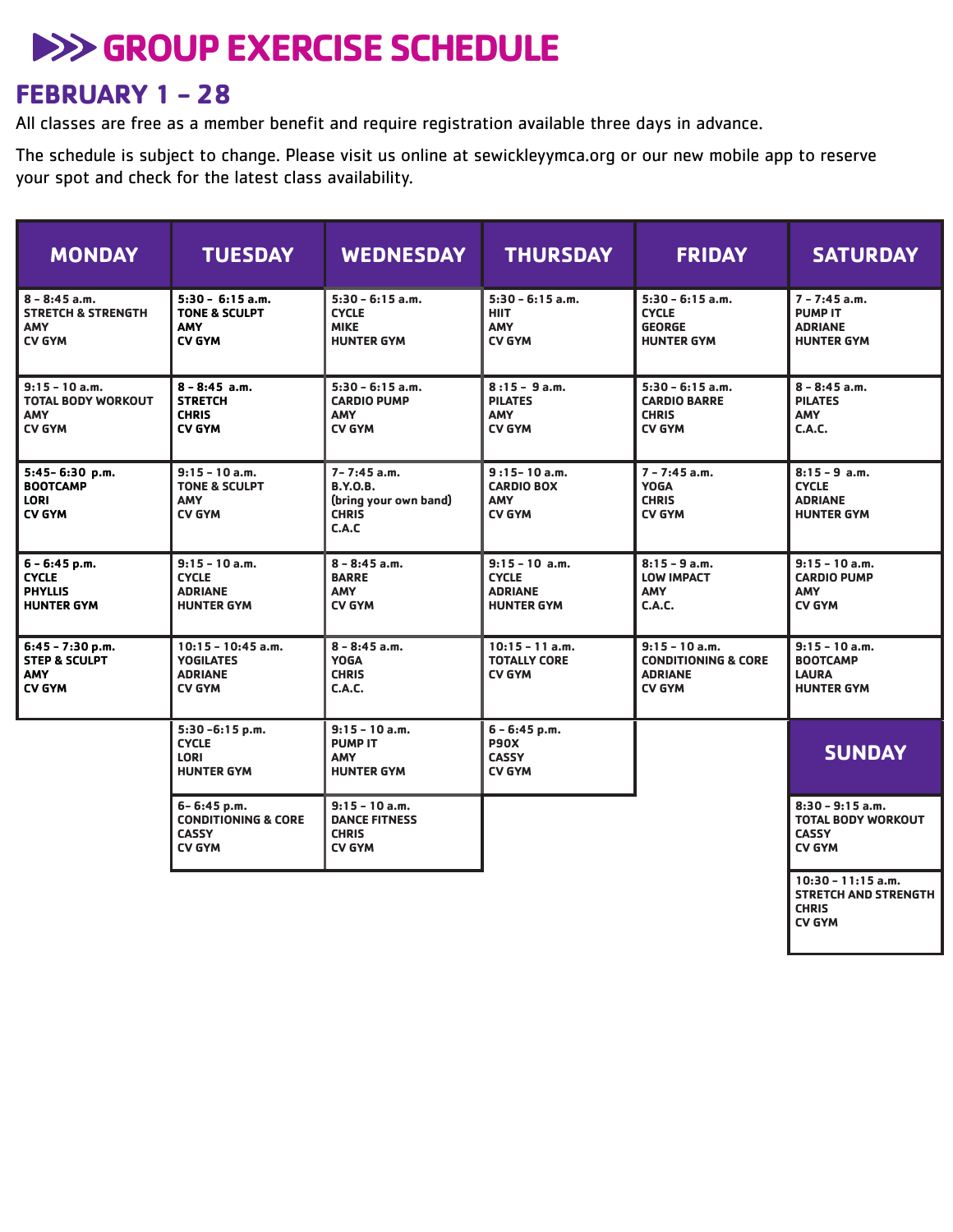#### **BARRE**

This low impact, high intensity class pulls elements of ballet for a strength focused workout.

#### **BOOT CAMP**

This high-intensity class uses exercises and drills to push you to the next fitness level.



**Balance:**



#### **B.Y.O.B.**

Bring Your Own Band combines stretch and conditioning exercises using stretch bands to help increase strength and flexibility



**Cardio:**

**Balance:**

**Tone/Sculpt:**

**Rhythmic/Dance:**

### **CARDIO BARRE**

Cardio Barre offers a series of fast-paced Ballet moves to elevate your heart rate and focuses on strengthening your lower body.

# **CARDIO BOX**

Cardio Box combines kicking and punching moves to help increase balance and cardio conditioning.

#### **CARDIO JAM**

Cardio Jam provides an aerobic workout through high-paced dance moves.





**Cardio:**

**Cardio:**

**Balance:**

**Tone/Sculpt:**

**Rhythmic/Dance:**

#### **CARDIO PUMP**

Give yourself a full-body workout with Cardio Pump! This class provides a combination of aerobic and strengthening exercises.

#### **CONDITIONING & CORE**

Conditioning & Core combines strength exercises and core work to strengthen and tone the whole body.



### **CYCLE**

Using stationary cycles, this is a lowimpact exercise that improves aerobic conditioning, core strength, and balance.

| Cardio:         |  |  |  |
|-----------------|--|--|--|
|                 |  |  |  |
| <b>Balance:</b> |  |  |  |
|                 |  |  |  |
| Tone/Sculpt:    |  |  |  |
|                 |  |  |  |
|                 |  |  |  |

#### **DANCE FITNESS**

Dance Fitness provides a cardiovascular workout that includes fun moves of dancing and requires no dance experience.



### **HIIT**

High Intensity Interval Training alternates short periods of challenging cardio and strength exercises with less intense recovery periods.



**Cardio:**

**Balance:**

**Tone/Sculpt:**

#### **LOW-IMPACT**

Low-Impact is a combination of aerobic and strengthening exercises without impact.

#### **PILATES**

Participants will utilize a series of movements that strengthen and support core muscles.

#### **PUMP-IT**

This class uses added resistance and body bars to improve muscle strength.



**Tone/Sculpt:**